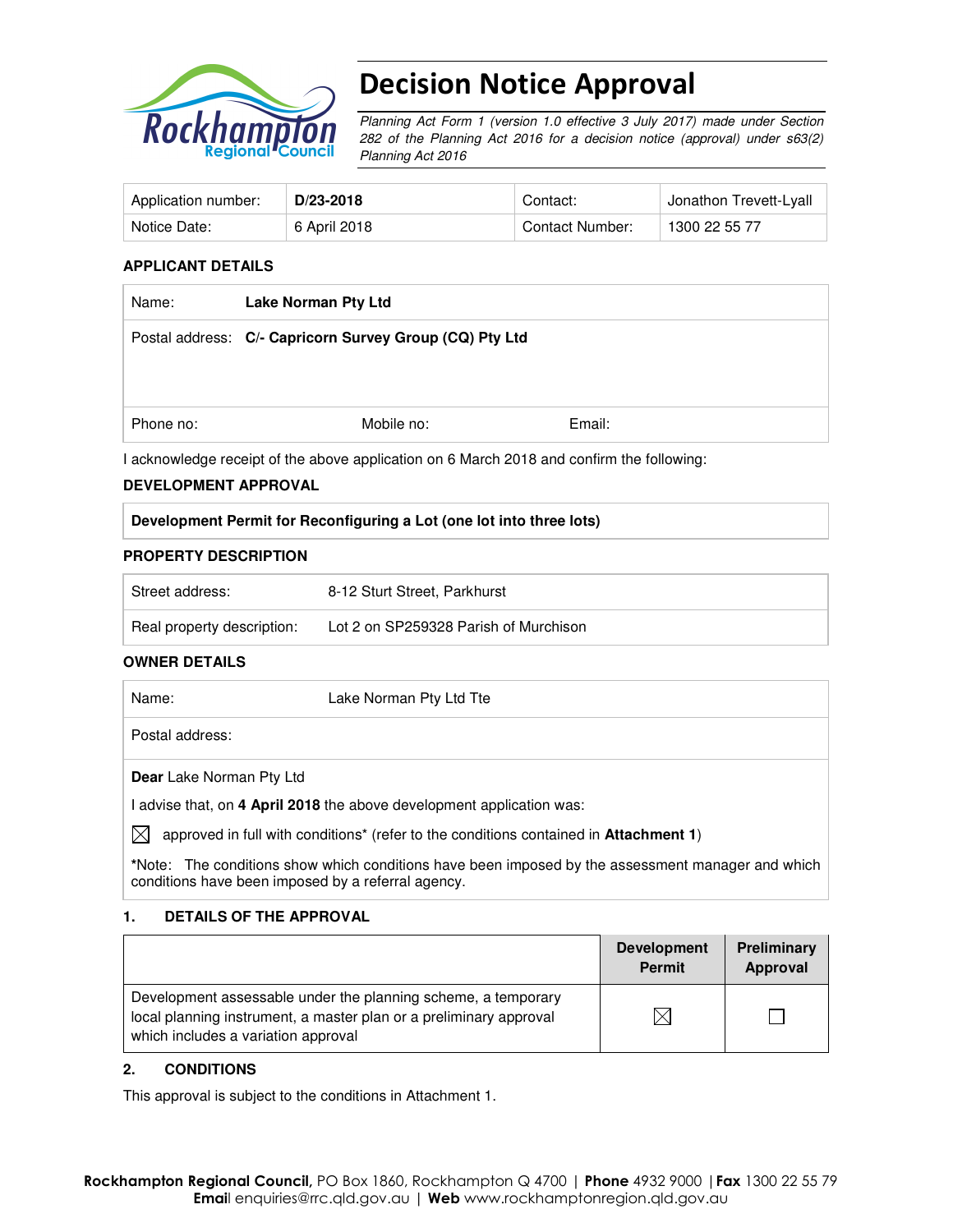## **3. FURTHER DEVELOPMENT PERMITS REQUIRED**

Please be advised that the following development permits are required to be obtained before the development can be carried out:

| Type of development permit required | Subject of the required development permit |  |
|-------------------------------------|--------------------------------------------|--|
| <b>Operational Works</b>            | Sewerage Works                             |  |

## **4. REFERRAL AGENCIES** NIL

#### **5. THE APPROVED PLANS**

**The approved development must be completed and maintained generally in accordance with the approved drawings and documents:** 

| <b>Plan/Document Name</b>   | Prepared by                      | Dated            | Plan/Document<br>Reference |
|-----------------------------|----------------------------------|------------------|----------------------------|
| <b>Reconfiguration Plan</b> | Capricorn Survey Group           | 28 February 2018 | 7010-02-ROL Rev A          |
| Service Layout              | N G Gardener & Associate Pty Ltd | 2 March 2018     | 1117-ROL-S                 |

### **6. CURRENCY PERIOD FOR THE APPROVAL (S.85)**

The standard currency periods stated in section 85 of Planning Act 2016 apply to each aspect of development in this approval, if not stated in the conditions of approval attached.

# **7. STATEMENT OF REASONS**

| Description of the<br>development                  | The proposed development is for Reconfiguring a Lot (one lot into three lots)                                                                                                                                                                                                                                                                                   |                                                                                                                                                                                                                                                                                                                |  |
|----------------------------------------------------|-----------------------------------------------------------------------------------------------------------------------------------------------------------------------------------------------------------------------------------------------------------------------------------------------------------------------------------------------------------------|----------------------------------------------------------------------------------------------------------------------------------------------------------------------------------------------------------------------------------------------------------------------------------------------------------------|--|
| <b>Reasons for Decision</b>                        | a)<br>the surrounding area; and                                                                                                                                                                                                                                                                                                                                 | The proposed lots will be rectilinear in shape and consistent in size with                                                                                                                                                                                                                                     |  |
|                                                    | Assessment of the development against the relevant zone purpose,<br>b)<br>planning scheme codes and planning scheme policies demonstrates<br>that the proposed development will not cause significant adverse<br>impacts on the surrounding natural environment, built environment and<br>infrastructure, community facilities, or local character and amenity. |                                                                                                                                                                                                                                                                                                                |  |
| <b>Assessment</b><br><b>Benchmarks</b>             | The proposed development was assessed against the following assessment<br>benchmarks:                                                                                                                                                                                                                                                                           |                                                                                                                                                                                                                                                                                                                |  |
|                                                    |                                                                                                                                                                                                                                                                                                                                                                 | Medium Impact Industry Zone Code;                                                                                                                                                                                                                                                                              |  |
|                                                    |                                                                                                                                                                                                                                                                                                                                                                 | Access, Parking and Transport Code;                                                                                                                                                                                                                                                                            |  |
|                                                    | Filling and Excavation Code;<br>٠                                                                                                                                                                                                                                                                                                                               |                                                                                                                                                                                                                                                                                                                |  |
|                                                    | Landscape Code;                                                                                                                                                                                                                                                                                                                                                 |                                                                                                                                                                                                                                                                                                                |  |
|                                                    | Reconfiguring a Lot Code;                                                                                                                                                                                                                                                                                                                                       |                                                                                                                                                                                                                                                                                                                |  |
|                                                    | Stormwater Management Code; and                                                                                                                                                                                                                                                                                                                                 |                                                                                                                                                                                                                                                                                                                |  |
|                                                    | Water and Sewer Code.                                                                                                                                                                                                                                                                                                                                           |                                                                                                                                                                                                                                                                                                                |  |
| <b>Compliance with</b><br>assessment<br>benchmarks | The development was assessed against all of the assessment benchmarks<br>listed above and complies with all of these with the exception listed below.                                                                                                                                                                                                           |                                                                                                                                                                                                                                                                                                                |  |
|                                                    | Reasons for the approval despite non-<br><b>Assessment</b><br>compliance with benchmark<br><b>Benchmark</b>                                                                                                                                                                                                                                                     |                                                                                                                                                                                                                                                                                                                |  |
|                                                    | Reconfiguring a Lot<br>Code                                                                                                                                                                                                                                                                                                                                     | The proposed lots will be rectilinear in shape and<br>consistent in size with the surrounding area, will<br>act as a transition from the Low Impact Industry<br>Zone to the Medium Impact Industry Zone, and<br>will be of an appropriate size for the intended<br>purpose of the Medium Impact Industry Zone. |  |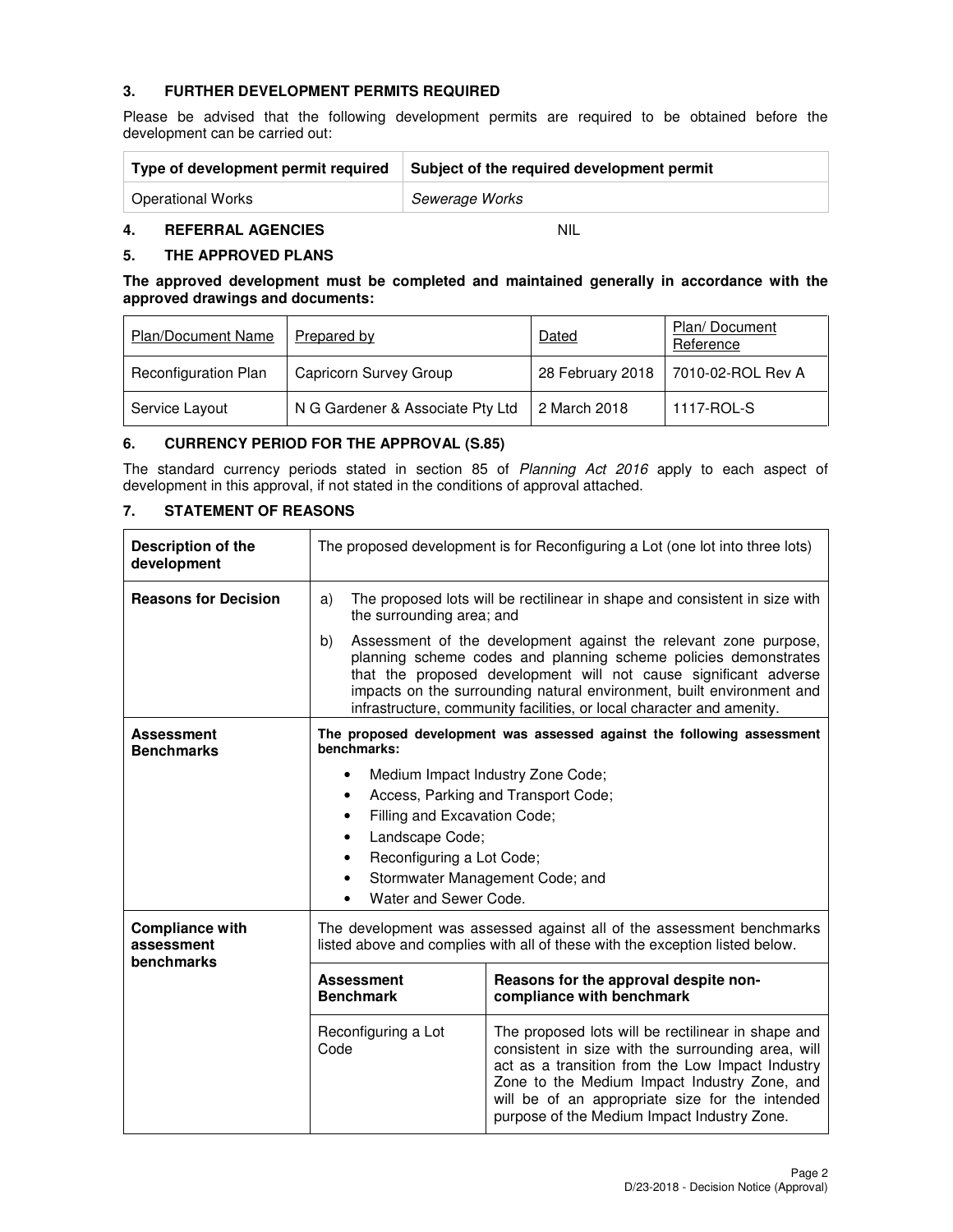# **8. RIGHTS OF APPEAL**

The rights of an applicant to appeal to a tribunal or the Planning and Environment Court against a decision about a development application are set out in chapter 6, part 1 of the Planning Act 2016. For particular applications, there may also be a right to make an application for a declaration by a tribunal (see chapter 6, part 2 of the Planning Act 2016).

#### Appeal by an applicant

An applicant for a development application may appeal to the Planning and Environment Court against the following:

- the refusal of all or part of the development application
- a provision of the development approval
- the decision to give a preliminary approval when a development permit was applied for
- a deemed refusal of the development application.

An applicant may also have a right to appeal to the Development tribunal. For more information, see schedule 1 of the Planning Act 2016.

The timeframes for starting an appeal in the Planning and Environment Court are set out in section 229 of the Planning Act 2016.

**Attachment 2** is an extract from the Planning Act 2016 that sets down the applicant's appeal rights and the appeal rights of a submitter.

#### **9. WHEN THE DEVELOPMENT APPROVAL TAKES EFFECT**

This development approval takes effect:

From the time the decision notice is given – if there is no submitter and the applicant does not appeal the decision to the court.

Or

When the submitter's appeal period ends – if there is a submitter and the applicant does not appeal the decision to the court.

Or

Subject to the decision of the court, when the appeal is finally decided  $-$  if an appeal is made to the court.

This approval will lapse unless substantially commenced within the above stated currency periods (refer to sections 85 of Planning Act 2016 for further details).

#### **10. ASSESSMENT MANAGER**

| Name: | Tarnya Fitzgibbon<br><b>COORDINATOR</b><br><b>DEVELOPMENT ASSESSMENT</b> | Signature: | Date: 6 April 2018 |
|-------|--------------------------------------------------------------------------|------------|--------------------|
|       |                                                                          |            |                    |

#### **Attachment 1 – Conditions of the approval**

**Part 1 – Conditions imposed by the assessment manager** [Note: where a condition is imposed about infrastructure under Chapter 4 of the Planning Act 2016, the relevant provision of the Act under which this condition was imposed must be specified.]

#### **Attachment 2—Extract on appeal rights**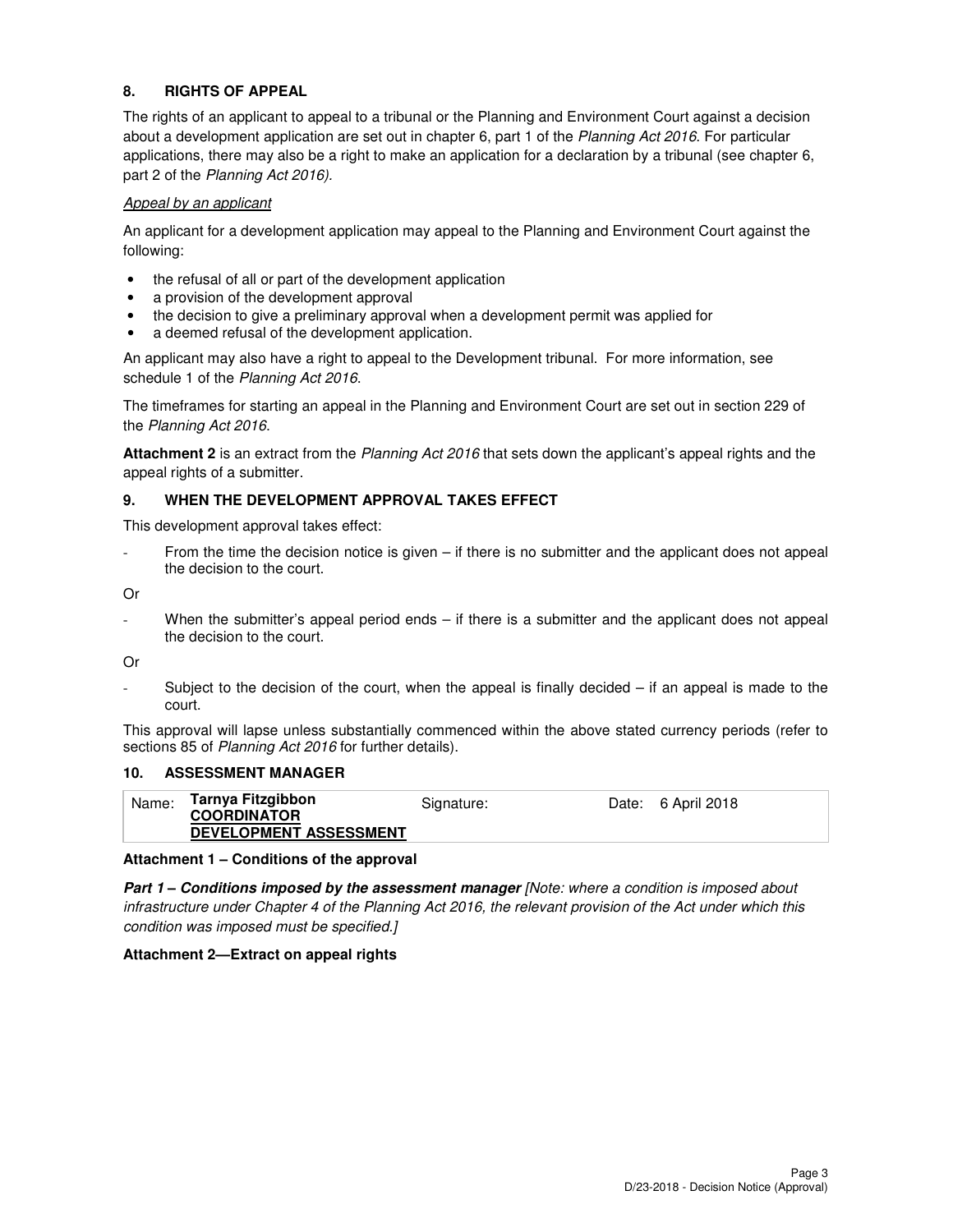

# **Attachment 1 – Part 1 Rockhampton Regional Council Conditions**

Planning Act 2016

- 1.0 ADMINISTRATION
- 1.1 The Developer and his employee, agent, contractor or invitee is responsible for ensuring compliance with the conditions of this development approval.
- 1.2 Where these Conditions refer to "Council" in relation to requiring Council to approve or to be satisfied as to any matter, or conferring on the Council a function, power or discretion, that role may be fulfilled in whole or in part by a delegate appointed for that purpose by the Council.
- 1.3 All conditions, works, or requirements of this development approval must be undertaken, completed, and be accompanied by a Compliance Certificate for any operational works required by this development approval:
	- 1.3.1 to Council's satisfaction;
	- 1.3.2 at no cost to Council; and
	- 1.3.3 prior to the issue of the Survey Plan Approval Certificate,

unless otherwise stated.

- 1.4 Infrastructure requirements of this development approval must be contributed to the relevant authorities, where applicable, at no cost to Council, prior to the issue of the Survey Plan Approval Certificate, unless otherwise stated.
- 1.5 The following further Development Permits must be obtained prior to the commencement of any works associated with their purposes:
	- 1.5.1 Operational Works:
		- (i) Sewerage Works;
- 1.6 All works must be designed, constructed and maintained in accordance with the relevant Council policies, guidelines and standards, unless otherwise stated.
- 1.7 All engineering drawings/specifications, design and construction works must be in accordance with the requirements of the relevant Australian Standards and must be approved, supervised and certified by a Registered Professional Engineer of Queensland.

#### 2.0 APPROVED PLANS AND DOCUMENTS

2.1 The approved development must be completed and maintained generally in accordance with the approved plans and documents, except where amended by any condition of this development approval:

| Plan/Document<br><b>Name</b> | Prepared by                         | Dated            | Plan/Document<br>Reference |
|------------------------------|-------------------------------------|------------------|----------------------------|
| Reconfiguration<br>Plan      | Capricorn Survey Group<br>CQ        | 28 February 2018 | 7010-02-ROL Rev A          |
| Service Layout               | N G Gardener &<br>Associate Pty Ltd | 2 March 2018     | 1117-ROL-S                 |

2.2 Where there is any conflict between the conditions of this development approval and the details shown on the approved plans and documents, the conditions of this development approval must prevail.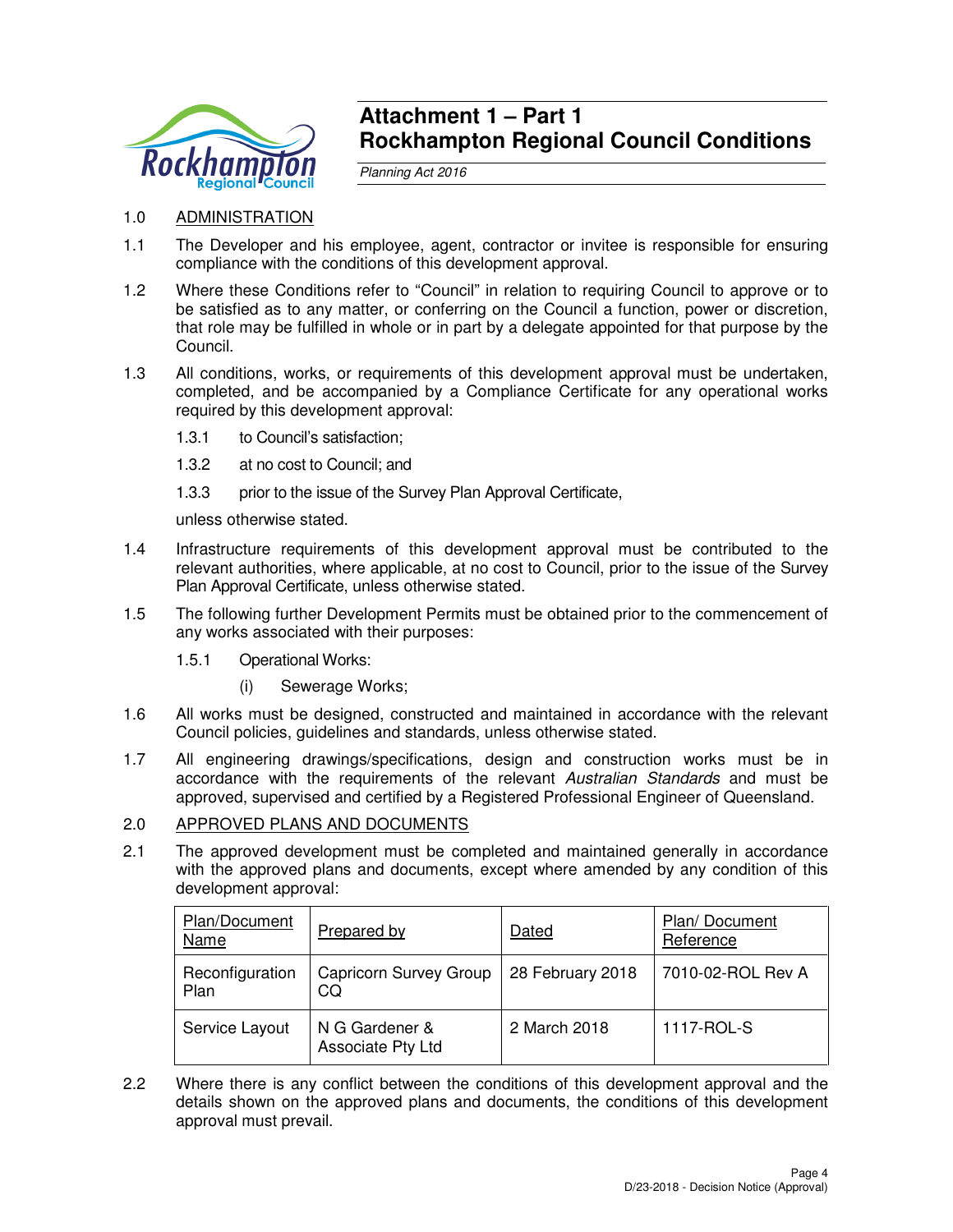2.3 Where conditions require the above plans or documents to be amended, the revised document(s) must be submitted for approval by Council prior to the submission of an application for a Development Permit for Operational Works.

# 3.0 STAGED DEVELOPMENT

- 3.1 This development approval is for a development to be undertaken in two (2) discrete stages, namely:
	- 3.1.1 Lot 3 and Balance Lot (Stage One); and
	- 3.1.2 Lot 1 and Lot 2 (Stage Two),

in accordance with the approved Reconfiguration Plan (refer to condition 2.1).

Stage One must be completed prior to Stage Two.

3.2 Unless otherwise expressly stated, the conditions must be read as being applicable to all stages.

# 4.0 ACCESS WORKS

- 4.1 All vehicular access to and from proposed Lot 1 must be via Sturt Street only. Direct vehicular access to the unformed section of Burke Street is prohibited. A property note to this effect will be entered against Lot 1.
- 4.2 All vehicular access to and from proposed Lot 3 must be via Sturt Street only. Direct vehicular access to the unformed section of Wills Street is prohibited. A property note to this effect will be entered against Lot 3.

# 5.0 SEWERAGE WORKS

- 5.1 A Development Permit for Operational Works (sewerage works) must be obtained prior to the commencement of any sewerage works required by this development approval.
- 5.2 All sewerage works must be designed and constructed in accordance with the approved plans (refer to condition 2.1), Capricorn Municipal Development Guidelines, Water Supply (Safety and Reliability) Act 2008, Plumbing and Drainage Act 2002 and the provisions of a Development Permit for Operational Works (sewerage works).
- 5.3 All lots within the development must be connected to Council's reticulated sewerage network. Each lot must be provided with its own separate sewerage connection point, located wholly within its respective property boundary.
- 5.4 A 150 millimetre diameter gravity sewer main must be extended to provide a connection to proposed Lots 2 and 3 in accordance with the approved plans (refer to condition 2.1).
- 5.5 Two new sewerage connection points must be provided for proposed Lots 2 and 3 from the proposed sewerage main extension.
- 5.6 The existing sewerage connection point located within the proposed Lot 1 must be retained to service Lot 1.

Note: the existing sewerage connection point located within the proposed Lot 1 may not command the whole lot. The owner of the Lot 1 may apply for another sewerage connection point to be provided should it be required for the future building location within the Lot.

- 5.7 Easements must be provided over all sewerage infrastructure located within private property. The easement location(s) and width(s) must be in accordance with the requirements of the Capricorn Municipal Development Guidelines.
- 5.8 Large trees must not be planted within one (1) metre of the centreline of any sewerage infrastructure; small shrubs and groundcover are acceptable.

# 6.0 WATER WORKS

6.1 All water works must be designed and constructed in accordance with the approved plans (refer to condition 2.1), Capricorn Municipal Development Guidelines, Water Supply (Safety and Reliability) Act 2008 and Plumbing and Drainage Act 2002.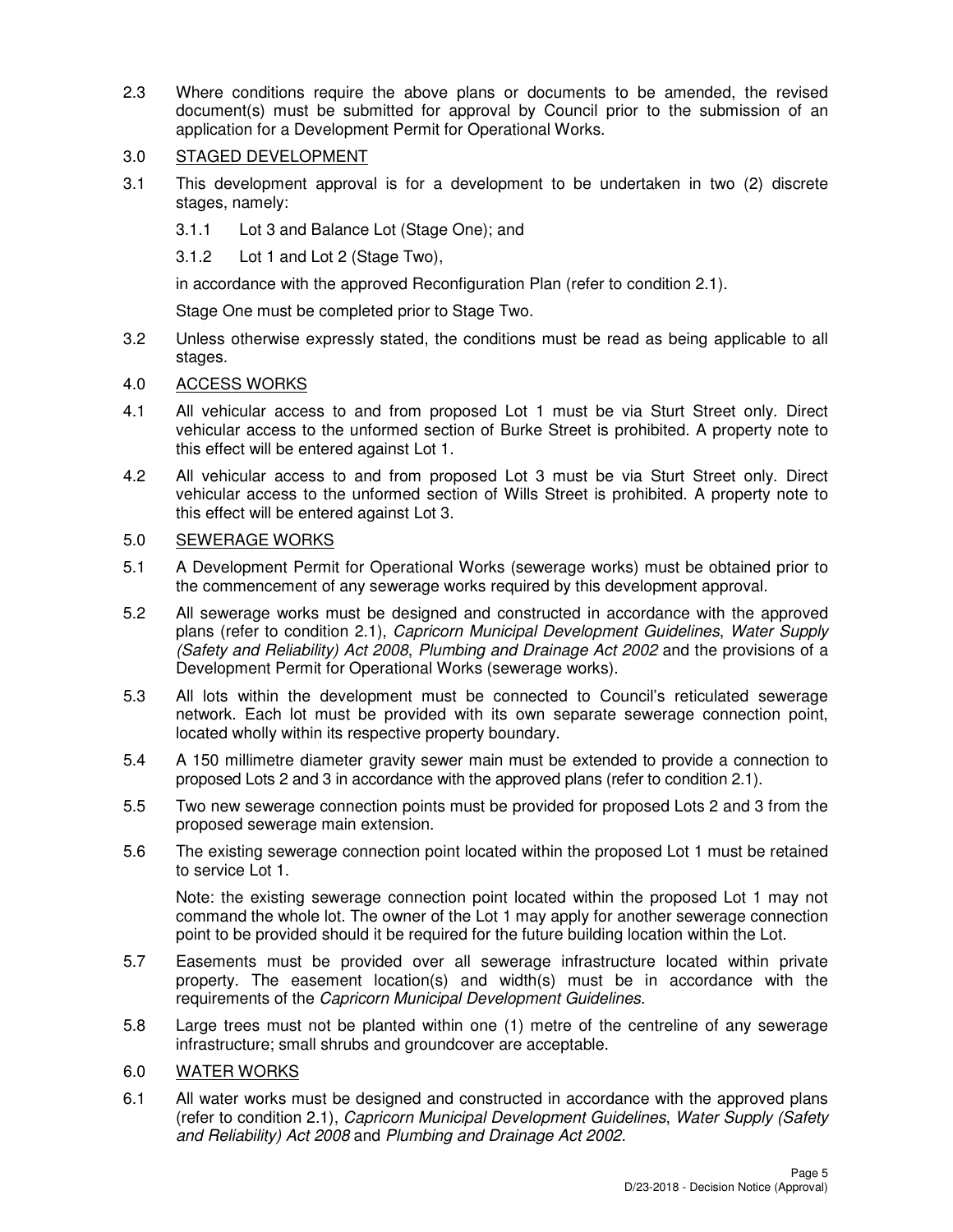- 6.2 All lots within the development must be connected to Council's reticulated water network.
- 6.3 The existing water service connection for the proposed Lot 1 must be located on-site. Alternatively, should a connection not exist a new water service connection point must be provided from the existing 150mm water main fronting the development site.
- 6.4 Two new water connection points must be provided from the 150mm diameter water main fronting the development site to service proposed Lot 2 and 3.

Note: The applicant may liaise with FRW to locate any buried water service connections which can be used for the proposed Lots at the private works quote stage.

## 7.0 STORMWATER WORKS

- 7.1 All stormwater drainage works must be designed and constructed in accordance with the approved plans (refer to condition 2.1), Queensland Urban Drainage Manual, Capricorn Municipal Development Guidelines, sound engineering practice.
- 7.2 All stormwater must drain to a demonstrated lawful point of discharge and must not adversely affect surrounding land or infrastructure in comparison to the pre-development conditions, including but not limited to blocking, altering or diverting existing stormwater runoff patterns or having the potential to cause damage to other infrastructure.

#### 8.0 SITE WORKS

8.1 Site works must be constructed such that they do not, at any time, in any way restrict, impair or change the natural flow of runoff water, or cause a nuisance or worsening to surrounding land or infrastructure.

# 9.0 ELECTRICITY

- 9.1 Electricity services must be provided to each lot in accordance with the standards and requirements of the relevant service provider.
- 9.2 Evidence that the new lots can be provided with electricity services from the relevant service provider must be provided to Council, prior to the issue of the Survey Plan Approval Certificate.

#### 10.0 TELECOMMUNICATIONS

- 10.1 Telecommunications services must be provided to each lot in accordance with the standards and requirements of the relevant service provider. Unless otherwise stipulated by telecommunications legislation at the time of installation, this includes all necessary pits and pipes, and conduits that provide a connection to the telecommunications network.
- 10.2 Evidence that the new lots can be provided with telecommunications services from the relevant service provider must be provided to Council, prior to the issue of the Survey Plan Approval Certificate.

#### 11.0 ASSET MANAGEMENT

- 11.1 Any alteration necessary to electricity, telephone, water mains, sewerage mains, and/or public utility installations resulting from the development or in connection with the development, must be undertaken and completed at no cost to Council.
- 11.2 Any damage to existing stormwater, water supply and sewerage infrastructure, kerb and channel, pathway or roadway (including removal of concrete slurry from public land and Council infrastructure), that occurs while any works are being carried out in association with this development approval must be repaired at full cost to the developer. This includes the reinstatement of any existing traffic signs or pavement markings that may have been removed or damaged.
- 11.3 'As Constructed' information pertaining to assets to be handed over to Council and those which may have an impact on Council's existing and future assets must be provided prior to the issue of the Survey Plan Approval Certificate. This information must be provided in accordance with the Asset Design and As Constructed Manual (ADAC).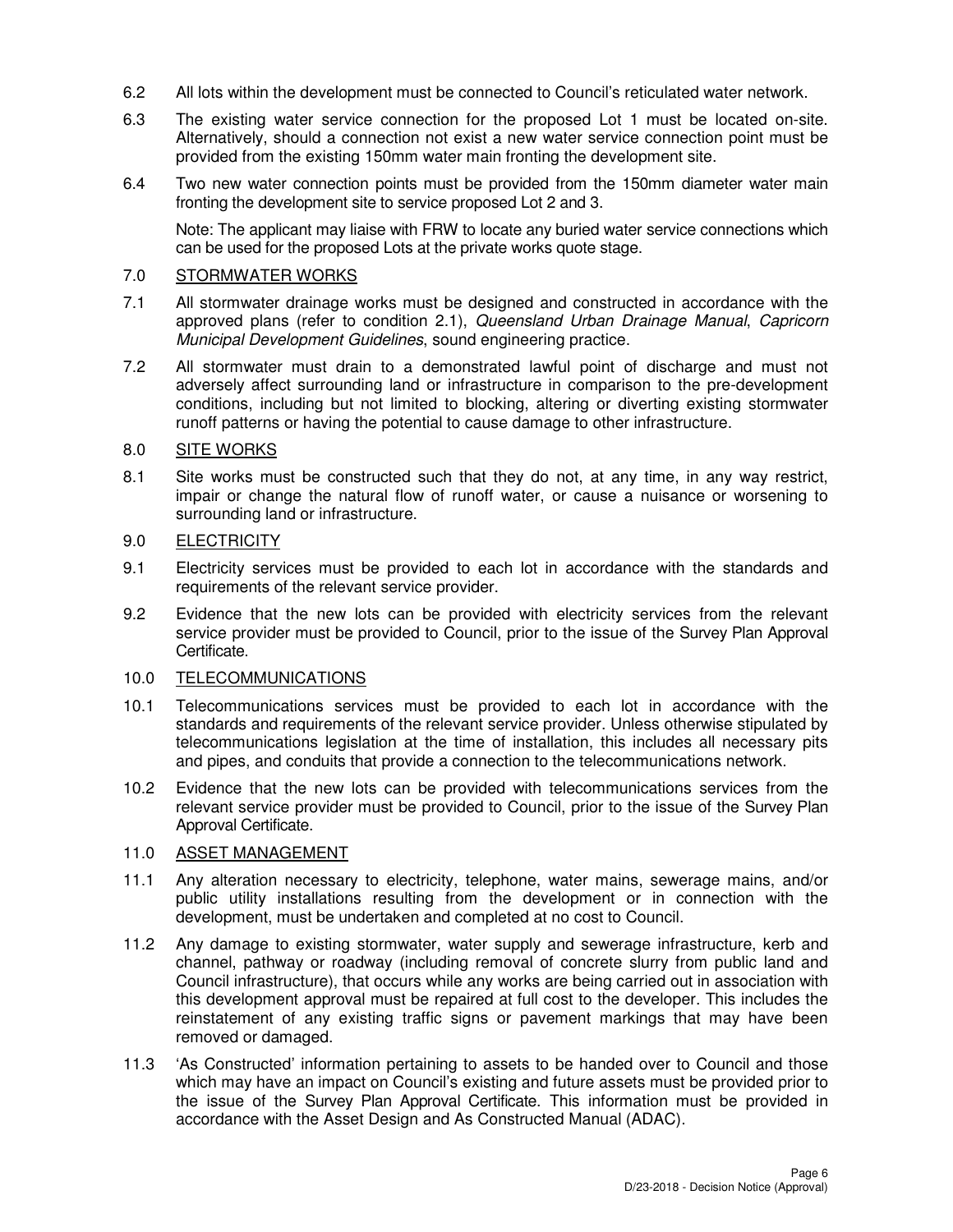# 12.0 OPERATING PROCEDURES

12.1 All construction materials, waste, waste skips, machinery and contractors' vehicles must be located and stored or parked within the development site. Storage of materials or parking of construction machinery or contractors' vehicles must not occur within Sturt Street, Burke Street or Wills Street.

# ADVISORY NOTES

# NOTE 1. Aboriginal Cultural Heritage

It is advised that under section 23 of the Aboriginal Cultural Heritage Act 2003, a person who carries out an activity must take all reasonable and practicable measures to ensure the activity does not harm Aboriginal cultural heritage (the "cultural heritage duty of care"). Maximum penalties for breaching the duty of care are listed in the Aboriginal cultural heritage legislation. The information on Aboriginal cultural heritage is available on the Department of Aboriginal and Torres Strait Islander and Multicultural Affairs website https://www.datsip.qld.gov.au/.

#### NOTE 2. General Environmental Duty

General environmental duty under the Environmental Protection Act 1994 prohibits unlawful environmental nuisance caused by noise, aerosols, particles, dust, ash, fumes, light, odour or smoke beyond the boundaries of the development site during all stages of the development including earthworks, construction and operation.

### NOTE 3. Property Note (Access)

All vehicular access to and from proposed Lot 1 must be via the existing Sturt Street only. Direct vehicular access to unformed Burke Street is prohibited.

All vehicular access to and from proposed Lot 3 must be via the existing Sturt Street only. Direct vehicular access to unformed Wills Street is prohibited.

#### NOTE 4. Property Note (Water Quality Assessments)

The overall post-construction water quality objectives for the whole development site will not be achieved. A water quality assessment must be prepared for any development on Lots 1, 2 and 3, in accordance with the post construction phase design objectives of the *State Planning Policy*, and submitted to Council for approval at the time of any future development within proposed these Lots.

#### NOTE 5. Infrastructure Charges Notice

This application is subject to infrastructure charges in accordance with Council policies. The charges are presented on an Infrastructure Charges Notice.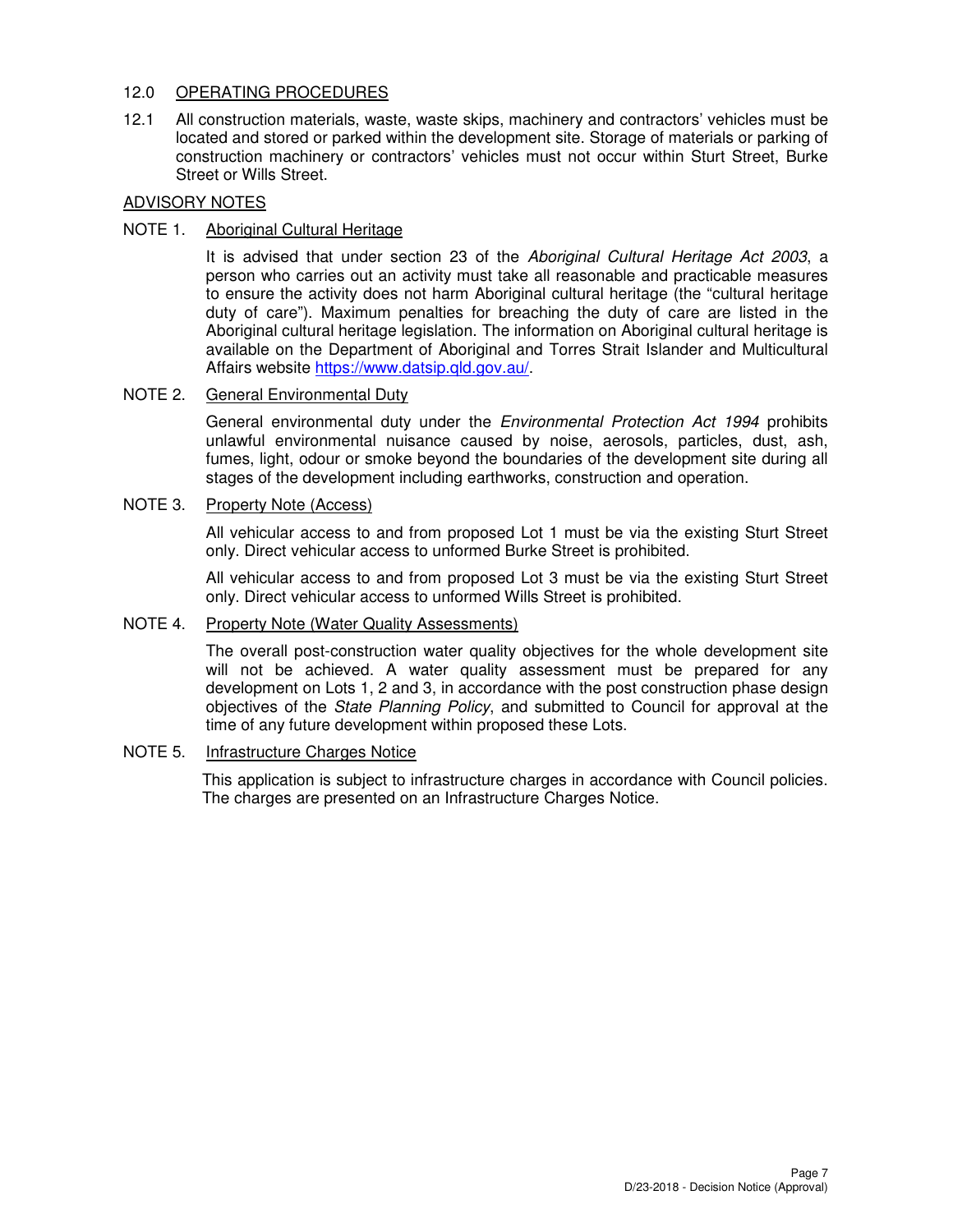

# **Attachment 2 - Appeal Rights**

PLANNING ACT 2016

The following is an extract from the Planning Act 2016 (Chapter 6)

#### **Appeal rights**

#### **229 Appeals to tribunal or P&E Court**

- (1) Schedule 1 states—
	- (a) matters that may be appealed to— (i) either a tribunal or the P&E Court; or (ii) only a tribunal; or (iii) only the P&E Court; and
	- (b) the person—
		- (i) who may appeal a matter (the **appellant**); and
		- (ii) who is a respondent in an appeal of the matter; and (iii) who is a co-respondent in an appeal of the matter; and
		- (iv) who may elect to be a co-respondent in an appeal of the matter.
- (2) An appellant may start an appeal within the appeal period.
- (3) The **appeal period** is—
	- (a) for an appeal by a building advisory agency—10 business days after a decision notice for the decision is given to the agency or
	- (b) for an appeal against a deemed refusal—at any time after the deemed refusal happens; or
	- (c) for an appeal against a decision of the Minister, under chapter 7, part 4, to register premises or to renew the registration of premises—20 business days after a notice is published under section 269(3)(a) or (4); or
	- (d) for an appeal against an infrastructure charges notice— 20 business days after the infrastructure charges notice is given to the person; or
	- (e) for an appeal about a deemed approval of a development application for which a decision notice has not been given—30 business days after the applicant gives the deemed approval notice to the assessment manager; or
	- (f) for any other appeal—20 business days after a notice of the decision for the matter, including an enforcement notice, is given to the person.
	- Note—

See the P&E Court Act for the court's power to extend the appeal period.

- (4) Each respondent and co-respondent for an appeal may be heard in the appeal.
- (5) If an appeal is only about a referral agency's response, the assessment manager may apply to the tribunal or P&E Court to withdraw from the appeal.
- (6) To remove any doubt, it is declared that an appeal against an infrastructure charges notice must not be about—
	- (a) the adopted charge itself; or
	- (b) for a decision about an offset or refund—
		- (i) the establishment cost of trunk infrastructure identified in a LGIP; or
		- (ii) the cost of infrastructure decided using the method
- included in the local government's charges resolution. **230 Notice of appeal**
- (1) An appellant starts an appeal by lodging, with the registrar of the tribunal or P&E Court, a notice of appeal that—
	- (a) is in the approved form; and
	- (b) succinctly states the grounds of the appeal.
- (2) The notice of appeal must be accompanied by the required fee.
- (3) The appellant or, for an appeal to a tribunal, the registrar must, within the service period, give a copy of the notice of appeal to—
- (a) the respondent for the appeal; and
- (b) each co-respondent for the appeal; and
- (c) for an appeal about a development application under schedule 1, table 1, item 1—each principal submitter for the development application; and
- (d) for an appeal about a change application under schedule 1, table 1, item 2—each principal submitter for the change application; and
- (e) each person who may elect to become a co-respondent for the appeal, other than an eligible submitter who is not a principal submitter in an appeal under paragraph  $(c)$  or  $(d)$ ; and
- (f) for an appeal to the P&E Court—the chief executive; and
- (g) for an appeal to a tribunal under another Act—any other person who the registrar considers appropriate.
- (4) The **service period** is—
	- (a) if a submitter or advice agency started the appeal in the P&E Court—2 business days after the appeal is started; or
	- (b) otherwise—10 business days after the appeal is started.
- (5) A notice of appeal given to a person who may elect to be a co-respondent must state the effect of subsection
- (6) A person elects to be a co-respondent by filing a notice of election, in the approved form, within 10 business days after the notice of appeal is given to the person*.*
- **231 Other appeals**
- (1) Subject to this chapter, schedule 1 and the P&E Court Act, unless the Supreme Court decides a decision or other matter under this Act is affected by jurisdictional error, the decision or matter is non-appealable.
- (2) The Judicial Review Act 1991, part 5 applies to the decision or matter to the extent it is affected by jurisdictional error.
- (3) A person who, but for subsection (1) could have made an application under the Judicial Review Act 1991 in relation to the decision or matter, may apply under part 4 of that Act for a statement of reasons in relation to the decision or matter.
- (4) In this section— **decision** includes—
	- (a) conduct engaged in for the purpose of making a decision; and
	- (b) other conduct that relates to the making of a decision; and
	- (c) the making of a decision or the failure to make a decision; and
	- (d) a purported decision; and
	- (e) a deemed refusal.

**non-appealable**, for a decision or matter, means the decision or matter—

- (a) is final and conclusive; and
- (b) may not be challenged, appealed against, reviewed, quashed, set aside or called into question in any other way under the Judicial Review Act 1991 or otherwise, whether by the Supreme Court, another court, a tribunal or another entity; and
- (c) is not subject to any declaratory, injunctive or other order of the Supreme Court, another court, a tribunal or another entity on any ground.

#### **232 Rules of the P&E Court**

- (1) A person who is appealing to the P&E Court must comply with the rules of the court that apply to the appeal.
- (2) However, the P&E Court may hear and decide an appeal even if the person has not complied with rules of the P&E Court.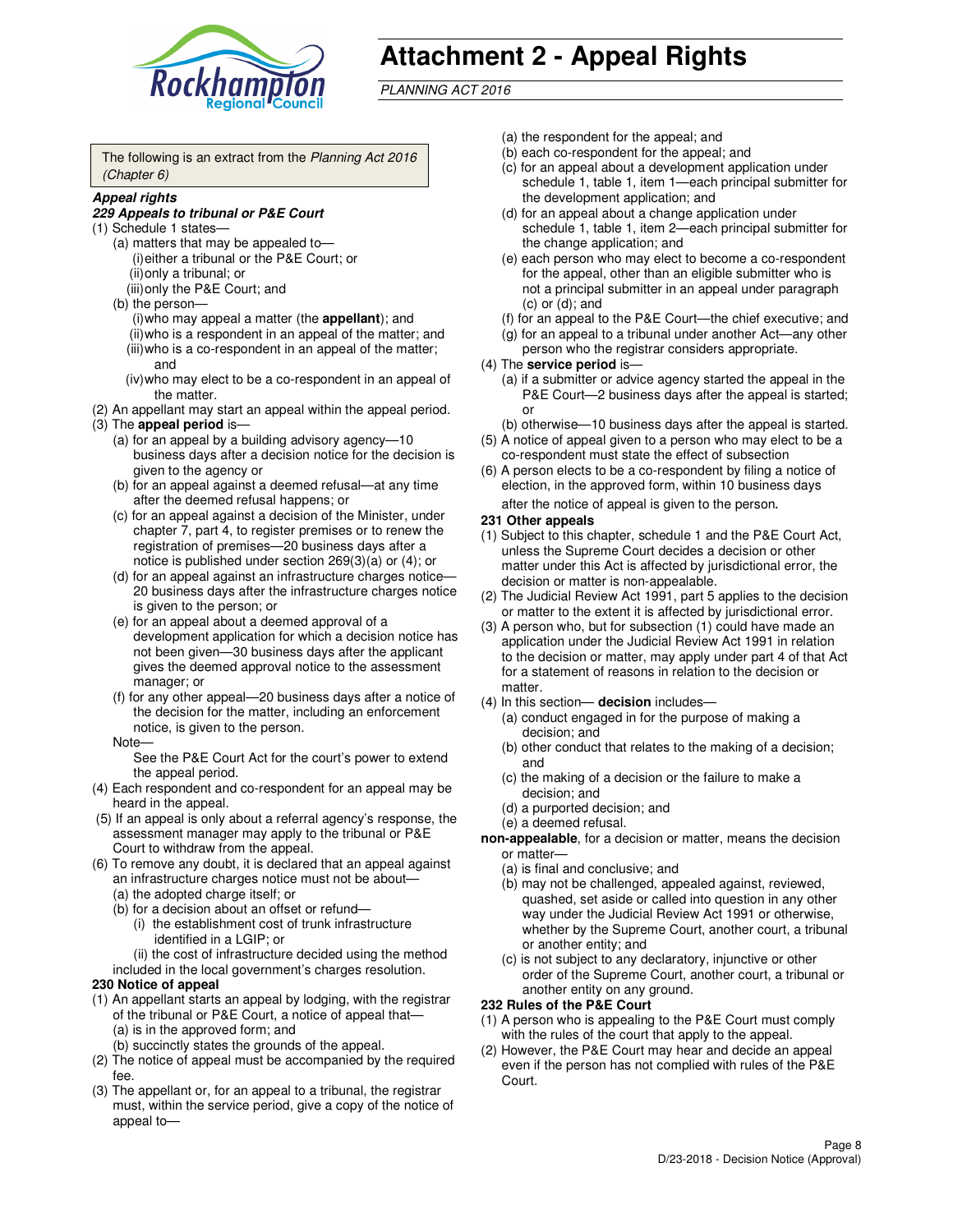

# **Appeal Rights**

PLANNING ACT 2016

# **Schedule 1**

# **Appeals section 229**

#### **1 Appeal rights and parties to appeals**

- (1) Table 1 states the matters that may be appealed to—(a) the P&E court; or (b) a tribunal.
- (2) However, table 1 applies to a tribunal only if the matter involves—
	- (a) the refusal, or deemed refusal of a development application, for—
	- (i) a material change of use for a classified building; or
	- (ii) operational work associated with building work, a retaining wall, or a tennis court; or
	- (b) a provision of a development approval for—
	- (i) a material change of use for a classified building; or
- (ii) operational work associated with building work, a retaining wall, or a tennis court; or
	- (c) if a development permit was applied for—the decision to give a preliminary approval for—
		- (i) a material change of use for a classified building; or
		- (ii) operational work associated with building work, a retaining wall, or a tennis court; or
	- (d) a development condition if—
		- (i) the development approval is only for a material change of use that involves the use of a building classified under the Building Code as a class 2 building; and
		- (ii) the building is, or is proposed to be, not more than 3 storeys; and
		- (iii) the proposed development is for not more than 60 sole-occupancy units; or
	- (e) a decision for, or a deemed refusal of, an extension application for a development approval that is only for a material change of use of a classified building; or
	- (f) a decision for, or a deemed refusal of, a change application for a development approval that is only for a material change of use of a classified building; or
	- (g) a matter under this Act, to the extent the matter relates to—
		- (i) the Building Act, other than a matter under that Act that may or must be decided by the Queensland Building and Construction Commission; or
		- (ii) the Plumbing and Drainage Act, part 4 or 5; or
	- (h) a decision to give an enforcement notice in relation to a matter under paragraphs (a) to (g); or
	- (i) a decision to give an infrastructure charges notice; or
	- (j) the refusal, or deemed refusal, of a conversion application; or
	- (k) a matter that, under another Act, may be appealed to the tribunal; or
	- (l) a matter prescribed by regulation.
- (3) Also, table 1 does not apply to a tribunal if the matter
	- involves—
	- (a) for a matter in subsection  $(2)(a)$  to  $(d)$ 
		- (i) a development approval for which the development application required impact assessment; and
		- (ii) a development approval in relation to which the assessment manager received a properly made submission for the development application; or
	- (b) a provision of a development approval about the identification or inclusion, under a variation approval, of a matter for the development.
- (4) Table 2 states the matters that may be appealed only to the P&E Court.
- (5) Table 3 states the matters that may be appealed only to the tribunal.
- (6) In each table—
	- (a) column 1 states the appellant in the appeal; and
	- (b) column 2 states the respondent in the appeal; and
	- (c) column 3 states the co-respondent (if any) in the appeal; and
	- (d) column 4 states the co-respondents by election (if any) in the appeal.
- $(7)$  If the chief executive receives a notice of appeal under section  $230(3)(f)$ , the chief executive may elect to be a corespondent in the appeal.

| Table 1<br>Appeals to the P&E Court and, for certain matters, to a tribunal                                                                                                                                                                                                                                                                    |                           |                                         |                                                       |  |
|------------------------------------------------------------------------------------------------------------------------------------------------------------------------------------------------------------------------------------------------------------------------------------------------------------------------------------------------|---------------------------|-----------------------------------------|-------------------------------------------------------|--|
| 1. Development applications<br>An appeal may be made against-<br>(a) the refusal of all or part of the development application; or<br>(b) the deemed refusal of the development application; or<br>(c) a provision of the development approval; or<br>(d) if a development permit was applied for—the decision to give a preliminary approval. |                           |                                         |                                                       |  |
| Column 1                                                                                                                                                                                                                                                                                                                                       | Column 2                  | Column 3                                | Column 4                                              |  |
| Appellant                                                                                                                                                                                                                                                                                                                                      | Respondent                | Co-respondent                           | Co-respondent by election                             |  |
| (if any)<br>$($ if any $)$                                                                                                                                                                                                                                                                                                                     |                           |                                         |                                                       |  |
| The applicant                                                                                                                                                                                                                                                                                                                                  | The assessment<br>manager | If the appeal is about<br>a concurrence | 1 A concurrence agency that is<br>not a co-respondent |  |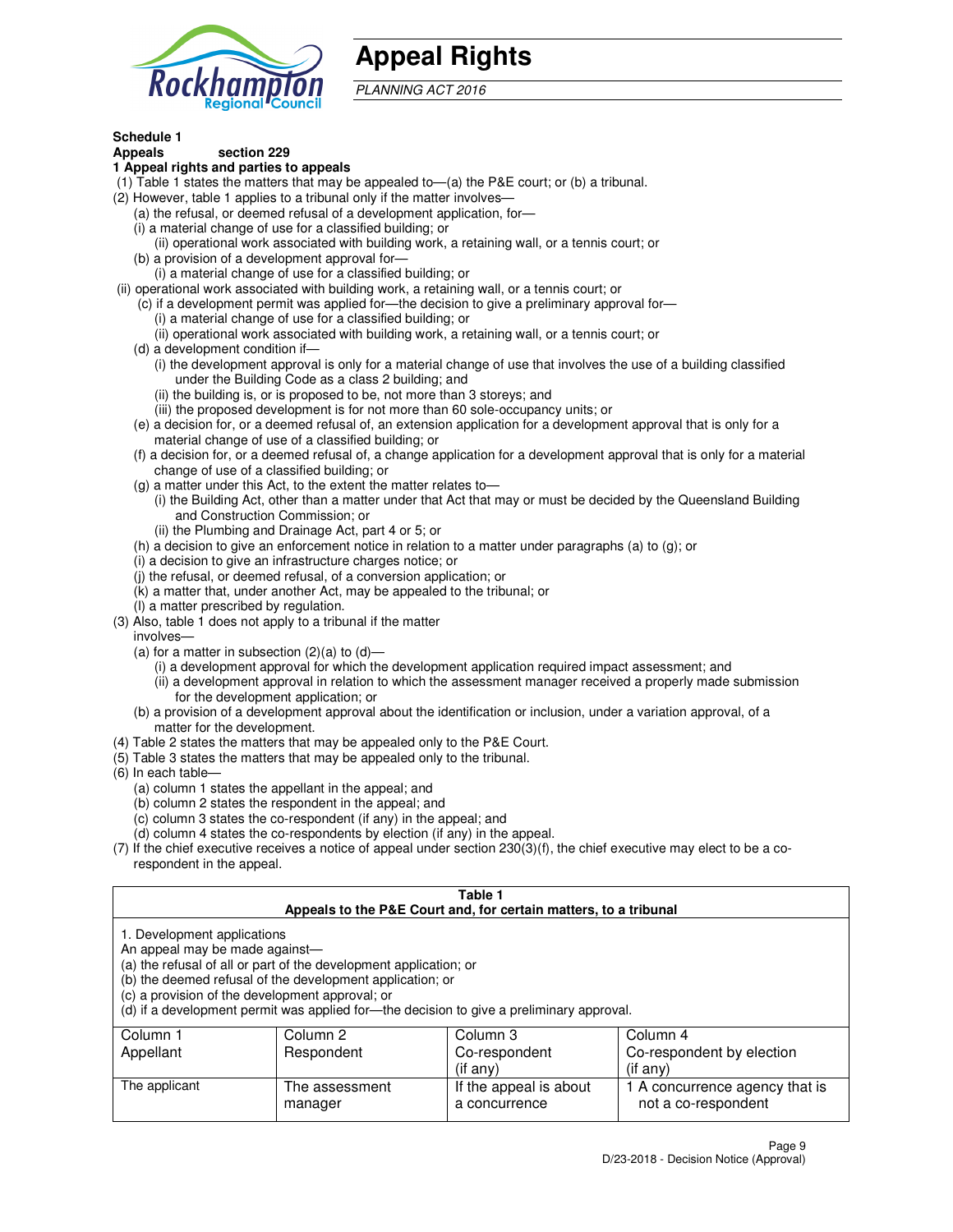| Table 1<br>Appeals to the P&E Court and, for certain matters, to a tribunal                                                                                                                             |                                                                                                                               |                                                                 |                                                                                                                                                                                                                                                                                                                                                 |  |
|---------------------------------------------------------------------------------------------------------------------------------------------------------------------------------------------------------|-------------------------------------------------------------------------------------------------------------------------------|-----------------------------------------------------------------|-------------------------------------------------------------------------------------------------------------------------------------------------------------------------------------------------------------------------------------------------------------------------------------------------------------------------------------------------|--|
|                                                                                                                                                                                                         |                                                                                                                               | agency's referral<br>response-the<br>concurrence agency         | 2 If a chosen Assessment<br>manager is the respondent-<br>the prescribed assessment<br>manager<br>3 Any eligible advice agency for<br>the application<br>4 Any eligible submitter for the<br>application                                                                                                                                        |  |
| 2. Change applications<br>An appeal may be made against-<br>(b) a deemed refusal of a change application.                                                                                               |                                                                                                                               |                                                                 | (a) a responsible entity's decision for a change application, other than a decision made by the P&E court; or                                                                                                                                                                                                                                   |  |
| Column 1<br>Appellant                                                                                                                                                                                   | Column <sub>2</sub><br>Respondent                                                                                             | Column <sub>3</sub><br>Co-respondent<br>(if any)                | Column 4<br>Co-respondent by election<br>(if any)                                                                                                                                                                                                                                                                                               |  |
| 1 The applicant<br>2 If the responsible<br>entity is the<br>assessment<br>manager-an<br>affected entity that<br>gave a pre-request<br>notice or response<br>notice                                      | The responsible<br>entity                                                                                                     | If an affected entity<br>starts the appeal-the<br>applicant     | 1 A concurrence agency for the<br>development application<br>2 If a chosen assessment<br>manager is the respondent-<br>the prescribed assessment<br>manager<br>3 A private certifier for the<br>development application<br>4 Any eligible advice agency for<br>the change application<br>5 Any eligible submitter for the<br>change application |  |
| 3. Extension applications<br>An appeal may be made against-                                                                                                                                             | (a) the assessment manager's decision about an extension application; or<br>(b) a deemed refusal of an extension application. |                                                                 |                                                                                                                                                                                                                                                                                                                                                 |  |
| Column 1<br>Appellant                                                                                                                                                                                   | Column <sub>2</sub><br>Respondent                                                                                             | Column <sub>3</sub><br>Co-respondent<br>(if any)                | Column 4<br>Co-respondent by election<br>(if any)                                                                                                                                                                                                                                                                                               |  |
| 1 The applicant<br>1<br>For a matter other<br>2<br>than a deemed<br>refusal of an<br>extension<br>application $-$ a<br>concurrence<br>agency, other than<br>the chief executive,<br>for the application | The assessment<br>manager                                                                                                     | If a concurrence<br>agency starts the<br>appeal - the applicant | If a chosen assessment<br>manager is the respondent $-$ the<br>prescribed assessment manager                                                                                                                                                                                                                                                    |  |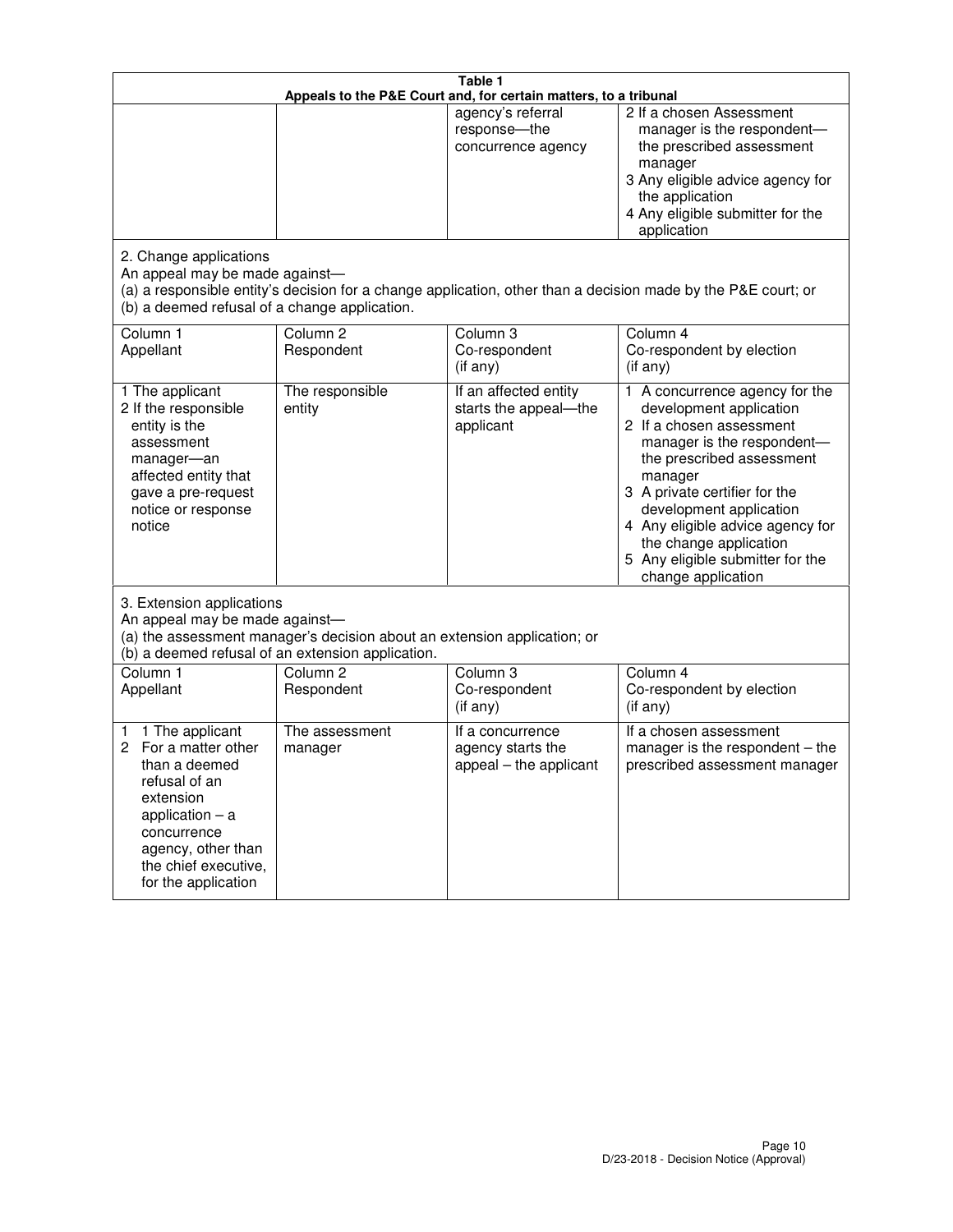#### **Table 1 Appeals to the P&E Court and, for certain matters, to a tribunal**

4. Infrastructure charges notices

An appeal may be made against an infrastructure charges notice on 1 or more of the following grounds

- a) The notice involved an error relating to
	- (i) The application of the relevant adopted charge; or
- Examples of errors in applying an adopted charge
	- The incorrect application of gross floor area for a non-residential development
	- Applying an incorrect 'use category', under a regulation, to the development
		- (i) The working out of extra demands, for section 120; or
		- (ii) An offset or refund; or
- b) The was no decision about an offset or refund; or
- c) If the infrastructure charges notice states a refund will be given the timing for giving the refund; or
- d) The amount of the charge is so unreasonable that no reasonable relevant local government could have imposed the amount.

| Column 1<br>Appellant                                    | Column 2<br>Respondent                                                    | Column 3<br>Co-respondent<br>$($ if any $)$ | Column 4<br>Co-respondent by election<br>$($ if any $)$ |
|----------------------------------------------------------|---------------------------------------------------------------------------|---------------------------------------------|---------------------------------------------------------|
| The person given the<br>Infrastructure charges<br>notice | The local government<br>that gave the<br>infrastructure charges<br>notice |                                             |                                                         |

5. Conversion applications

An appeal may be made against—

(a) the refusal of a conversion application; or

(b) a deemed refusal of a conversion application.

| Column 1<br>Appellant | Column 2<br>Respondent                                                  | Column 3<br>Co-respondent<br>$($ if any $)$ | Column 4<br>Co-respondent by election<br>$($ if any $)$ |
|-----------------------|-------------------------------------------------------------------------|---------------------------------------------|---------------------------------------------------------|
| The applicant         | The local government<br>to which the conversion<br>application was made |                                             |                                                         |

6. Enforcement notices

An appeal may be made against the decision to give an enforcement notice.

| Column 1<br>Appellant                      | Column 2<br>Respondent       | Column 3<br>Co-respondent<br>$($ if any $)$ | Column 4<br>Co-respondent by election<br>(if any)                                                                                                                          |
|--------------------------------------------|------------------------------|---------------------------------------------|----------------------------------------------------------------------------------------------------------------------------------------------------------------------------|
| The person given the<br>enforcement notice | The enforcement<br>authority |                                             | If the enforcement authority is<br>not the local government for<br>the premises in relation to which<br>the offence is alleged to have<br>happened-the local<br>government |

#### **Table 2 Appeals to the P&E Court only**

1. Appeals from tribunal

An appeal may be made against a decision of a tribunal, other than a decision under

section 252, on the ground of—

(a) an error or mistake in law on the part of the tribunal; or

(b) jurisdictional error.

| Column 1<br>Appellant                             | Column 2<br>Respondent                                    | Column 3<br>Co-respondent<br>$($ if any $)$ | Column 4<br>Co-respondent by election<br>$($ if any $)$ |
|---------------------------------------------------|-----------------------------------------------------------|---------------------------------------------|---------------------------------------------------------|
| A party to the<br>proceedings for the<br>decision | The other party to the<br>proceedings for the<br>decision | -                                           |                                                         |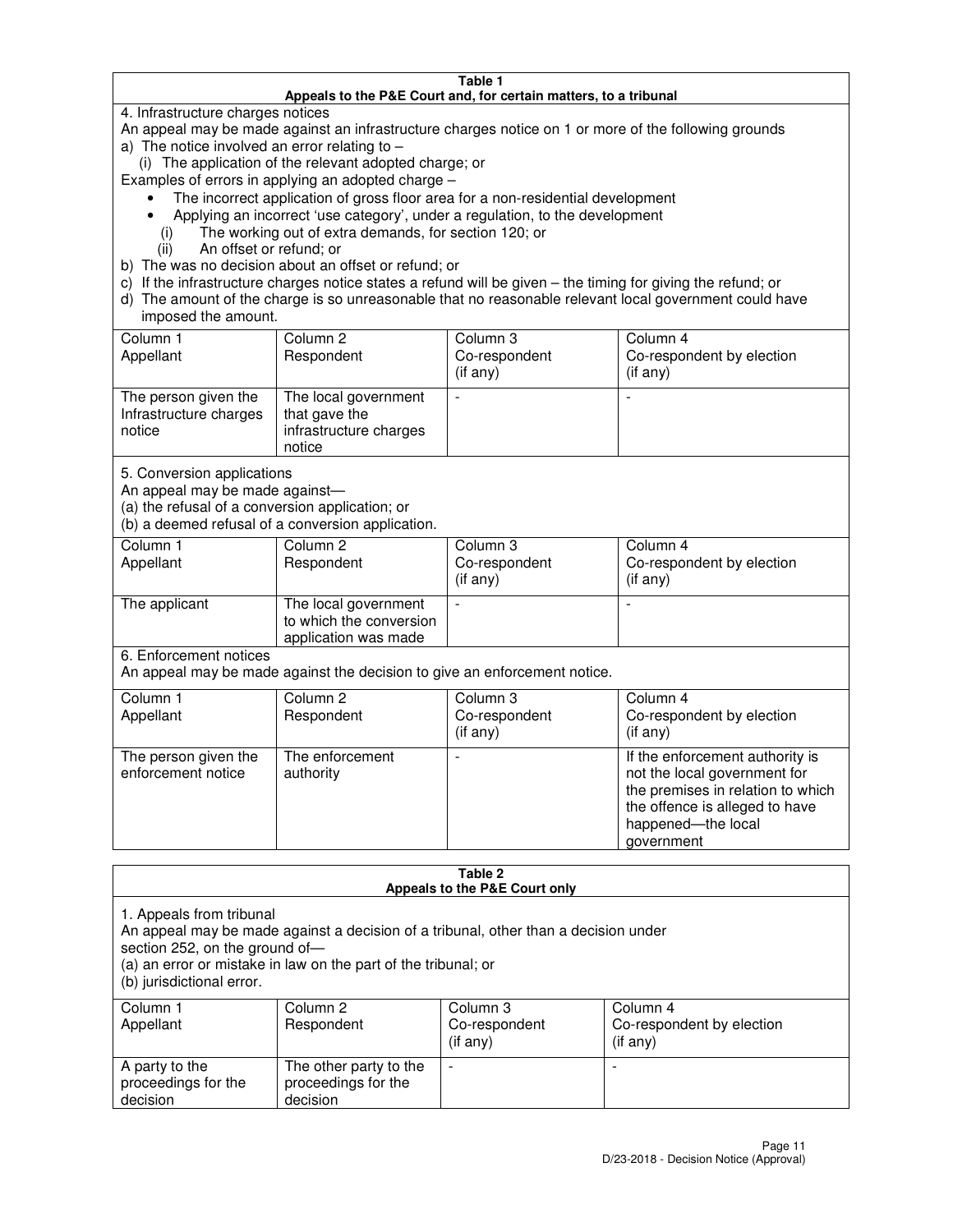#### **Table 2 Appeals to the P&E Court only**

2. Eligible submitter appeals

An appeal may be made against the decision to give a development approval, or an approval for a change application, to the extent that the decision relates to—

(a) any part of the development application for the development approval that required impact assessment; or (b) a variation request.

| Column 1<br>Appellant                                                                                                                                                                                                                                                                                                                                                                                              | Column 2<br>Respondent                                                                                                     | Column 3<br>Co-respondent<br>$($ if any $)$                                                                               | Column 4<br>Co-respondent by election<br>(i f any)   |
|--------------------------------------------------------------------------------------------------------------------------------------------------------------------------------------------------------------------------------------------------------------------------------------------------------------------------------------------------------------------------------------------------------------------|----------------------------------------------------------------------------------------------------------------------------|---------------------------------------------------------------------------------------------------------------------------|------------------------------------------------------|
| 1 For a development<br>application-an<br>eligible submitter for<br>the development<br>application<br>2 For a change<br>application-an<br>eligible submitter for<br>the change<br>application                                                                                                                                                                                                                       | 1 For a development<br>application-the<br>assessment<br>manager<br>2 For a change<br>application-the<br>responsible entity | 1 The applicant<br>2 If the appeal is<br>about a concurrence<br>agency's referral<br>response---the<br>concurrence agency | Another eligible<br>submitter for the<br>application |
| 3. Eligible submitter and eligible advice agency appeals<br>An appeal may be made against a provision of a development approval, or failure to<br>include a provision in the development approval, to the extent the matter relates to-<br>(a) any part of the development application or the change application, for the development approval, that<br>required impact assessment; or<br>(b) a variation request. |                                                                                                                            |                                                                                                                           |                                                      |
| Column <sub>1</sub>                                                                                                                                                                                                                                                                                                                                                                                                | Column <sub>2</sub>                                                                                                        | Column 3                                                                                                                  | Column 4                                             |
| Appellant                                                                                                                                                                                                                                                                                                                                                                                                          | Respondent                                                                                                                 | Co-respondent<br>(if any)                                                                                                 | Co-respondent by election<br>(i f any)               |
| 1 For a development<br>application-an<br>eligible submitter for<br>the development<br>application                                                                                                                                                                                                                                                                                                                  | 1 For a development<br>application-the<br>assessment<br>manager<br>2 For a change                                          | 1 The applicant<br>2 If the appeal is<br>about a concurrence<br>agency's referral<br>response---the                       | Another eligible submitter for the<br>application    |

concurrence agency

4. Compensation claims

2 For a change application—an eligible submitter for

the change application 3 An eligible advice agency for the development application or change application

An appeal may be made against—

(a) a decision under section 32 about a compensation claim; or

(b) a decision under section 265 about a claim for compensation; or

application—the responsible entity

(c) a deemed refusal of a claim under paragraph (a) or (b).

| Column 1<br>Appellant                      | Column 2<br>Respondent                                 | Column 3<br>Co-respondent<br>$($ if any $)$ | Column 4<br>Co-respondent by election<br>(if any) |
|--------------------------------------------|--------------------------------------------------------|---------------------------------------------|---------------------------------------------------|
| A person dissatisfied<br>with the decision | The local<br>government to which<br>the claim was made |                                             |                                                   |
| 5. Registered premises                     |                                                        |                                             |                                                   |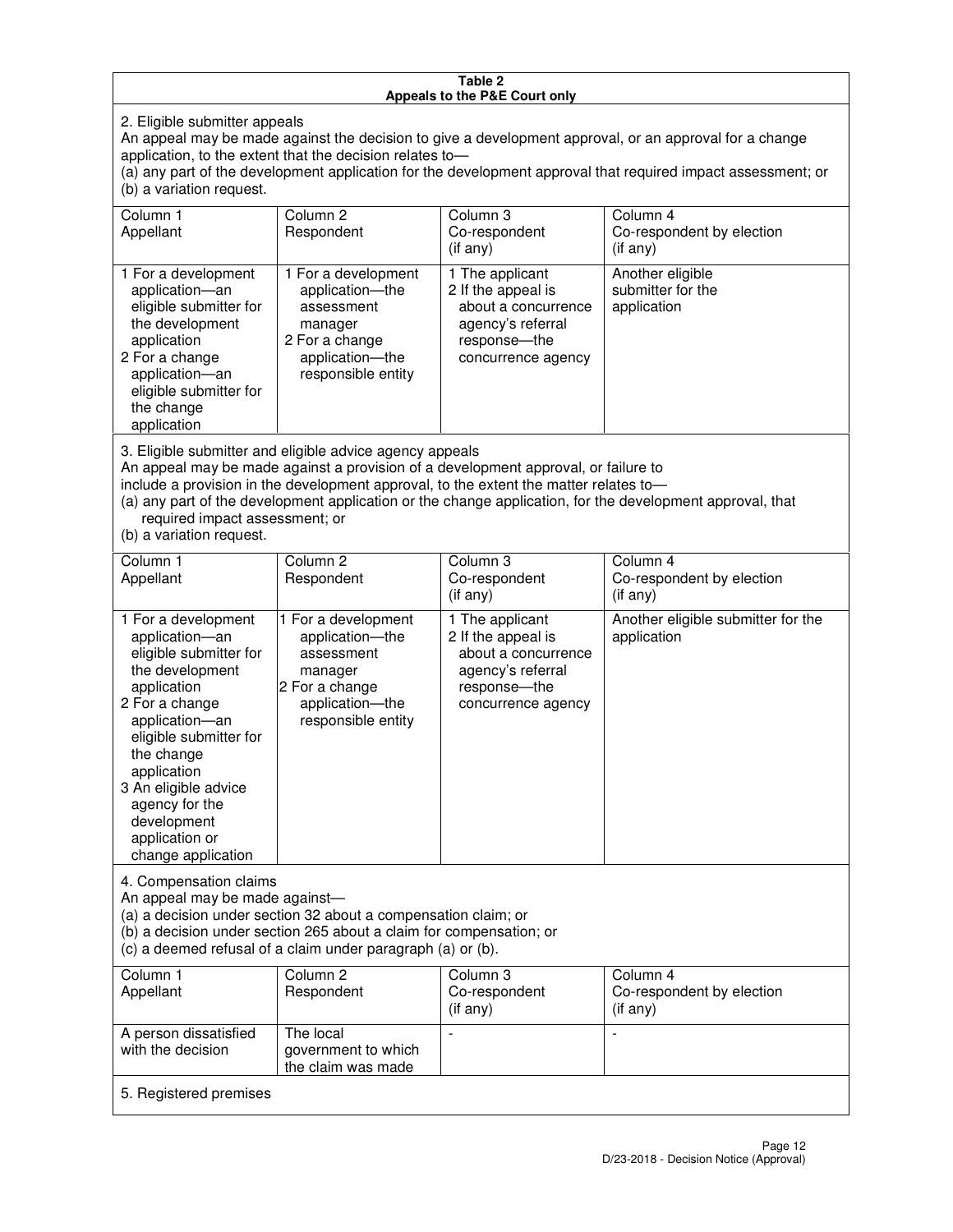| Table 2                                                                                                                                                                                                                                                                                                              |                                   |                                         |                                                                                                                                                                             |  |
|----------------------------------------------------------------------------------------------------------------------------------------------------------------------------------------------------------------------------------------------------------------------------------------------------------------------|-----------------------------------|-----------------------------------------|-----------------------------------------------------------------------------------------------------------------------------------------------------------------------------|--|
| Appeals to the P&E Court only<br>An appeal may be made against a decision of the Minister under chapter 7, part 4.                                                                                                                                                                                                   |                                   |                                         |                                                                                                                                                                             |  |
| Column 1                                                                                                                                                                                                                                                                                                             | Column <sub>2</sub>               | Column <sub>3</sub>                     | Column 4                                                                                                                                                                    |  |
| Appellant                                                                                                                                                                                                                                                                                                            | Respondent                        | Co-respondent<br>$($ if any $)$         | Co-respondent by election<br>(if any)                                                                                                                                       |  |
| 1 A person given a<br>decision notice about<br>the decision<br>2 If the decision is to<br>register premises or<br>renew the<br>registration of<br>premises-an owner<br>or occupier of<br>premises in the<br>affected area for the<br>registered premises<br>who is dissatisfied<br>with the decision                 | <b>The Minister</b>               | ÷,                                      | If an owner or occupier starts the<br>appeal – the owner of the<br>registered premises                                                                                      |  |
| 6. Local laws<br>An appeal may be made against a decision of a local government, or conditions applied,<br>under a local law about-<br>(a) the use of premises, other than a use that is the natural and ordinary consequence of prohibited<br>development; or<br>(b) the erection of a building or other structure. |                                   |                                         |                                                                                                                                                                             |  |
| Column 1<br>Appellant                                                                                                                                                                                                                                                                                                | Column 2<br>Respondent            | Column 3<br>Co-respondent<br>(if any)   | Column 4<br>Co-respondent by election<br>(if any)                                                                                                                           |  |
| A person who-<br>(a) applied for the<br>decision; and<br>(b) is dissatisfied with<br>the decision or<br>conditions.                                                                                                                                                                                                  | The local government              |                                         |                                                                                                                                                                             |  |
|                                                                                                                                                                                                                                                                                                                      |                                   | Table 3<br>Appeals to the tribunal only |                                                                                                                                                                             |  |
| 1. Building advisory agency appeals<br>An appeal may be made against giving a development approval for building work to the extent the building<br>work required code assessment against the building assessment provisions.                                                                                         |                                   |                                         |                                                                                                                                                                             |  |
| Column 1<br>Appellant                                                                                                                                                                                                                                                                                                | Column <sub>2</sub><br>Respondent | Column 3<br>Co-respondent<br>(if any)   | Column 4<br>Co-respondent by election<br>(if any)                                                                                                                           |  |
| A building advisory<br>agency for the<br>development application<br>related to the approval                                                                                                                                                                                                                          | The assessment<br>manager         | The applicant                           | 1 A concurrence agency for the<br>development application<br>related to the approval<br>2 A private certifier for the<br>development application<br>related to the approval |  |
| 3. Certain decisions under the Building Act and the Plumbing and Drainage Act<br>An appeal may be made against a decision under-<br>(a) the Building Act, other than a decision made by the Queensland Building and Construction Commission; or<br>(b) the Plumbing and Drainage Act, part 4 or 5.                   |                                   |                                         |                                                                                                                                                                             |  |
| Column 1<br>Appellant                                                                                                                                                                                                                                                                                                | Column <sub>2</sub><br>Respondent | Column 3<br>Co-respondent<br>(if any)   | Column 4<br>Co-respondent by election<br>(if any)                                                                                                                           |  |